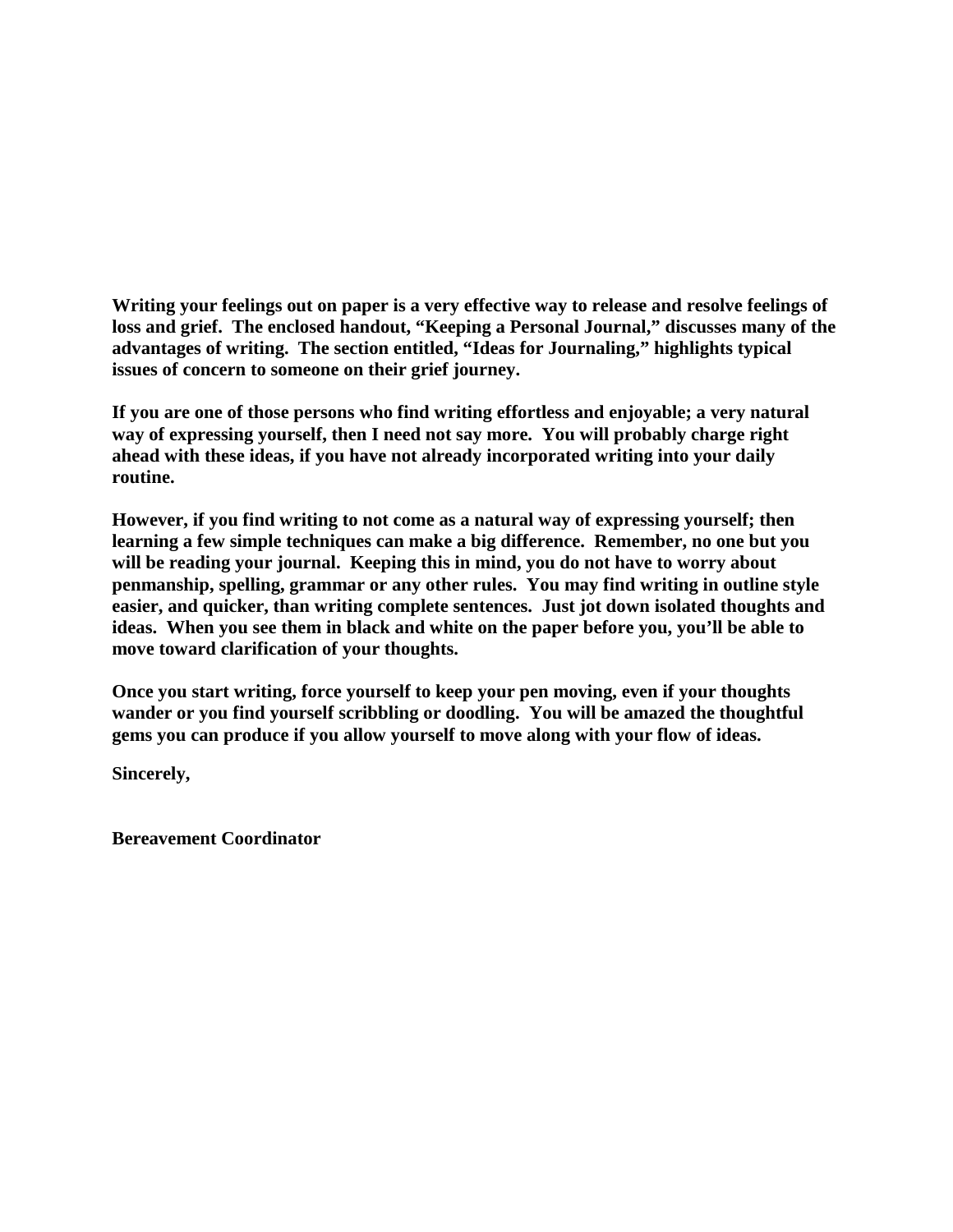## **"Keeping a Personal Journal"**

**One of the most useful means for long term self-development is the systematic use of an ongoing workbook, diary or journal. Such a journal can provide a structure to assist us in paying closer attention to our lives and in evoking and developing an understanding of ourselves and others. It acts as a reflector of the inner course we are charting day by day, and can give us the stimulation and support which many seek from the outside world.**

**The purpose of journaling – is to afford you the opportunity to reflect upon the meaning and the significance of events in your life as they apply to your inner self.**

**The focus of journaling – is on your unfolding awareness of the new meanings, values and interrelationships you are discovering in yourself and the world.** 

**The values of journaling – is the act of presenting your ideas on paper forces you to formulate and clarify your thoughts and their accompanying feelings, thus enhancing the power and precision of your thinking. When you make the move from simply thinking something to actually writing it down you are increasing your commitment to your own conscious unfoldment.**

**Writing forces you to discriminate and choose which of your thoughts are important enough to be documented, thus getting you in better touch with your sense of values. Once your record your ideas on paper you do not have to be preoccupied with thoughts of losing them. The writing makes room for new avenues of thinking that you may not have had time to previously consider.**

**Writing is an effective yet harmless way of letting off steam by providing you with a fully accepting friend that allows you to discharge your tensions and to vent all of your powerful and disruptive emotions.**

**The themes and categories for journaling – in addition to the narrative written material about your thoughts, feelings and observations you may also choose to include:**

- **1. Drawings or other visual materials such as, dreams, fantasies, symbols or diagrams, that are useful in clarifying or expressing your ideas;**
- **2. Illustrations from magazines or newspapers which capture the thought or image you are writing about;**
- **3. Personally meaningful quotations you may have read or heard;**
- **4. A section entitled Bright Ideas may help you to brainstorm about all the possible alternatives to your concerns;**
- **5. An inner dialogue/imaginary conversation between yourself and any other significant person or event in your life will help you clarify your relationships and to develop understanding and insight about your concerns.**